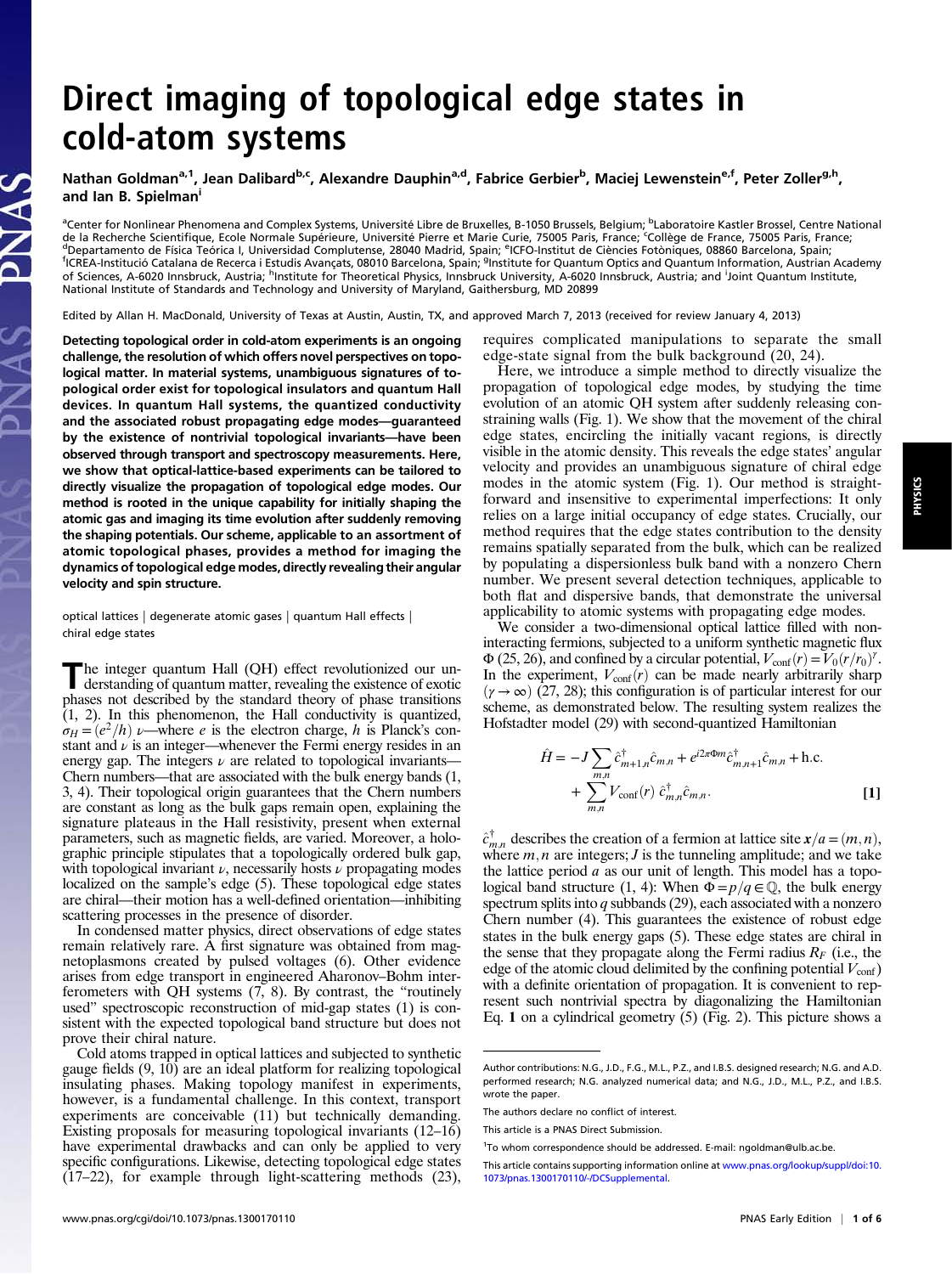

clear separation of the bulk and edge states dispersions that survive in the experimental circular geometry produced by  $V_{\text{conf}}$  (20, 24, 30). In the following, we specifically study the configurations  $\Phi = 1/3$  and  $\Phi = 1/5$  and set the Fermi energy  $E_F = -1.5J$  inside the lowest bulk energy gap (Fig. 2). In both these situations, the lowest energy band is associated with the Chern number  $\nu = -1$ , which guarantees the occupancy of a single edge mode with same chirality sign $(\nu) = (-)$ . These two configurations differ significantly in that the occupied bulk band is nearly flat (dispersionless) in the case  $\Phi = 1/5$ , while it is dispersive for  $\Phi = 1/3$  (Fig. 2).

Our scheme  $(i)$  demonstrates the existence of propagating modes that are localized close to the Fermi radius and  $(ii)$  identifies their chirality and angular velocity  $\dot{\theta}$ . To achieve this goal, we consider a geometry that constrains the QH system within two regions of the trap, as sketched in Fig. 1, resembling a bat in flight. This initial "bat" geometry is shaped by a pair of sharp potential walls  $V_{\text{hole}} = V_{\text{hole1}} + V_{\text{hole2}}$  defined by  $(x \pm r_0/2)^2 + (y/\sqrt{2})^2 < r_0^2/4$ ,<br>creating holes in the density distribution *(SI Appendix*). In the bat creating holes in the density distribution ([SI Appendix](http://www.pnas.org/lookup/suppl/doi:10.1073/pnas.1300170110/-/DCSupplemental/sapp.pdf)). In the bat geometry, we set the Fermi energy within the lowest bulk gap  $E_F = -1.5J$  and suddenly remove  $V_{\text{hole}}$  at time  $t = 0$ . We then study the dynamics of the atomic density with all other parameters unchanged. The bat shape is optimized for visualizing the timeevolving chiral edge states in the density  $\rho(\mathbf{x}, t)$  for  $t > 0$  (Fig. 1B). In the following, we discuss how this "wall-removal" strategy can be exploited to reveal the edge states properties, as they progressively encircle the initially empty regions in a chiral manner.

## Results

Time-Evolving Density for Dispersive Systems. Fig. 3A shows the time-evolving density distribution  $\rho(\mathbf{x}, t)$  for  $\Phi = 1/3$ . This example highlights the importance of the bulk band structure, because it demonstrates the drawbacks encountered when preparing a system with dispersive bulk bands (Fig. 2A). The time evolution in Fig.  $3A$  illustrates two main effects: (i) the progressive encircling of the holes by particles at the system's radial-edge (with localization length  $\sim a$ ) and (ii) the undesired and rapid filling of the holes by bulk states (Fig. 1B). Once  $t \approx 10-20\frac{h}{J}$ , the atomic cloud's initial bat shape has become cyclonic, already indicating the presence of chiral edge states. To provide further insight, we separately calculated the contribution stemming from the initially populated edge states,  $\rho_{\text{edge}}(x, t)$  (Materials and Methods). In the corresponding Fig. 3B, we observe that the edge states, which propagated along the edges delimited by the bat potential at  $t < 0$ , become localized along the circular edge at  $r = R_F$ , and that they

Fig. 1. Experimental scheme and general strategy. (A) Trapped cold atomic fermions move on a square optical lattice in the presence of a synthetic uniform magnetic flux Φ. Two repulsive potentials, initially forming holes in the atomic cloud, are suddenly removed at time  $t = 0$ . At all times, atoms are confined by an additional circular potential. We generally assume that the confining barriers are perfectly sharp but eventually discuss the case of smoother potentials. (B) The system is initially prepared in a quantum Hall phase: Chiral edge states propagate along the edges determined by the repulsive walls and the external confinement. After releasing the walls, the edge states tend to propagate along the Fermi radius determined by the circular confinement: They encircle the initially vacant regions.

follow a "chiral" motion. These edge states remain localized on the edge for very long times and only slightly disperse into the bulk of the system, as can be anticipated from the small wavefunction overlap between edge and bulk states. Fig. 3A emphasizes the problematic (nonchiral) filling of the holes by the many dispersive bulk states, which strongly inhibits the detection of the edge states in experiments. The speed at which this filling occurs is to be compared with the circular motion of the edge states, which can be estimated from the group velocities  $v = (1/h)\partial E/\partial k$  associated with the bulk and edge states (Fig. 2A). Additional interference takes place within the system, leading to small but visible patterns in the density. Fig. 3B shows that these patterns mainly originate from interferences between bulk states.



Fig. 2. Bulk and edge states spectrum: dispersive vs. flat bands. Energy spectrum  $E(k_y)$  as a function of the quasi-momentum  $k_y$  for (A)  $\Phi = 1/3$  and (B)  $\Phi = 1/5$ , obtained by diagonalizing the Hamiltonian Eq. 1 on a finite cylinder directed along the x direction, with  $V_{\text{conf}} = 0$ . The projected bulk bands  $E(k_x, k_y) \rightarrow E(k_y)$ , shown in blue, are separated by large gaps of order ∼J. The red dispersion branches that are visible within the bulk gaps correspond to propagating modes that are localized on the opposite edges of the cylinder. When the Fermi energy is set within the first bulk gap, a single edge mode is populated on each edge of the cylinder (the lowest bulk band corresponds to the Chern number  $\nu = -1$  for  $\Phi = 1/q$ . When considering the circular geometry realized in an experiment  $(V_{conf} \neq 0)$  and setting  $E_F = -1.5J$ , one is guaranteed that a single edge mode will be populated because the Chern number  $\nu$  does not rely on the specific geometry used (20, 24, 30). When  $\Phi$  = 1/5, the lowest energy band is characterized by the tiny flatness ratio,  $f = W/\Delta \approx 0.04$ , where  $W(\Delta)$  denotes the first band (gap) width; in this topological quasi-flat band configuration, the populated edge states are expected to propagate more rapidly than the bulk.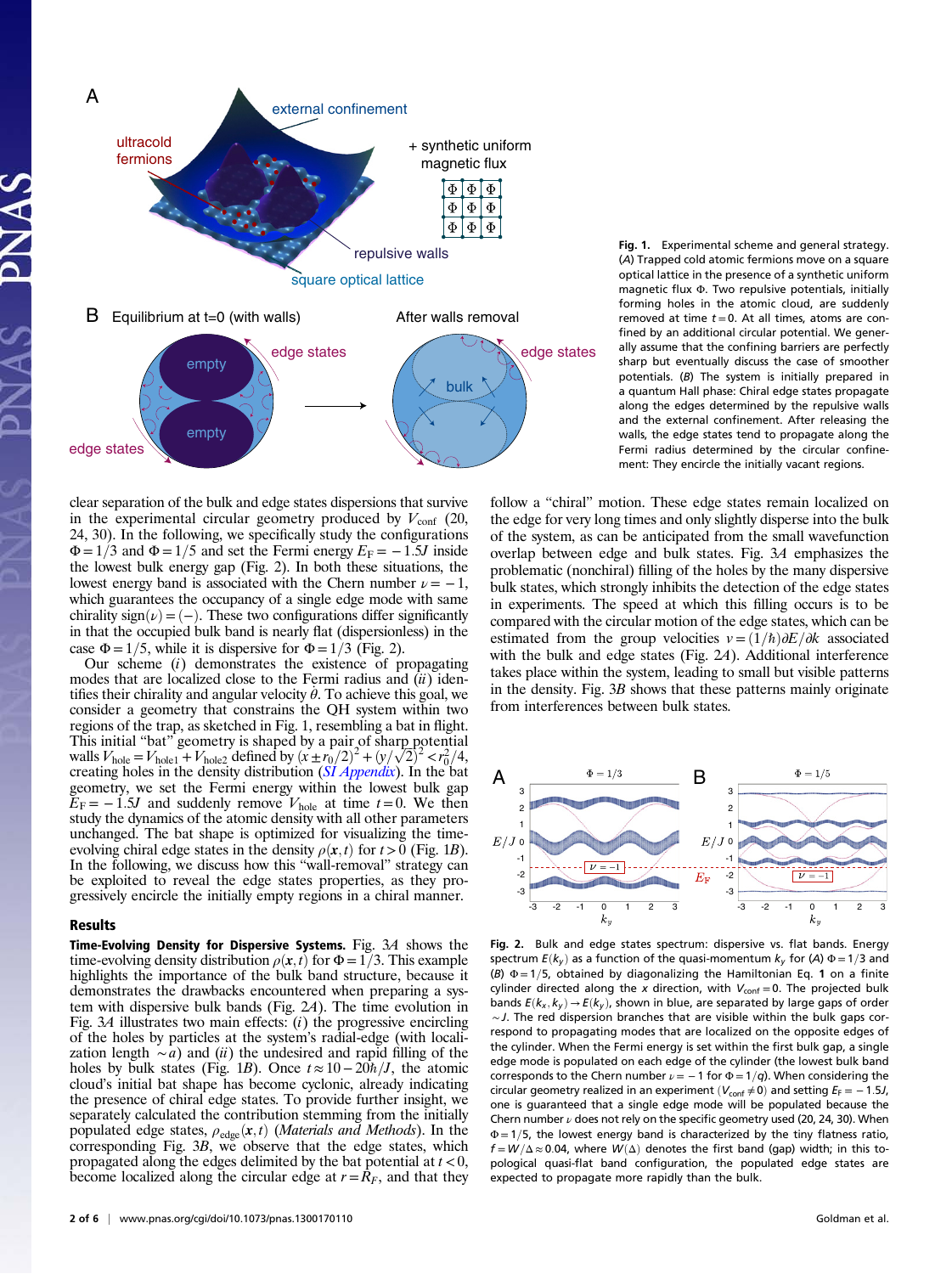

Fig. 3. Evolution of the spatial densities after releasing the walls. (A) The spatial density  $\rho(\mathbf{x},t)$ , and (B) the contribution of the initially populated edge states  $\rho_{\text{edge}}(\mathbf{x},t)$ . The chiral motion is a signature of the nontrivial Chern number  $\nu \neq 0$ . In all the figures,  $\Phi = 1/3$ ,  $E_F = -1.5J$ , and we considered infinitely sharp circular confinement  $(r_0 = 27a)$  and ellipsoidal walls  $V_{hole}$ . The total number of particles is  $N_{part} = 210$ , whereas the number of initially populated edge states is  $N_{\text{edge}} \approx 80$ .

**Flat Topological Bulk Bands.** For  $\Phi = 1/5$  and  $E_F = -1.5J$ , the dispersionless (flat) bulk band represented in Fig. 2B is totally filled, and most of the edge states lying in the first bulk gap are populated. The corresponding time-evolving density  $\rho(\mathbf{x}, t)$ , depicted in Fig. 44, is radically different than for  $\Phi = 1/3$  (Fig. 34). For  $\Phi = 1/5$ , the edge states encircle the initially forbidden regions in a chiral manner, largely unperturbed by the now motionless bulk, making them directly visible in in situ images of the cloud. The dispersionless nature of the bulk states is further illustrated in Fig. 4C, which shows the evolution of  $\rho_{bulk}(x, t) = \rho(x, t) - \rho_{edge}(x, t)$ . The initial bulk states are immobile for times ~  $30\hbar/J$ . In Fig. 4B, the evolution of the initially populated edge states  $\rho_{\text{edge}}(\mathbf{x}, t)$  shows an interesting behavior: Some edge states with energies close to the flat bulk band are almost dispersionless and remain localized on the edges delimited by the bat potential. In contrast, the many edge states at higher energies are dispersive, encircling the holes in a clear and chiral manner. The instructive dynamics of the density  $\rho(\mathbf{x}, t)$ , which is due to the clear separation of the edge and bulk states during the evolution, can also be understood by studying the population of the single-particle eigenstates ([SI Appendix](http://www.pnas.org/lookup/suppl/doi:10.1073/pnas.1300170110/-/DCSupplemental/sapp.pdf)). Moreover, our method is highly robust against perturbations in the density (or equivalently in the Fermi energy,  $E_F \approx -1.5J + \delta$ ), because it only relies on the occupation of dispersionless bulk states and sufficiently many edge states. We verified that the edge-state signal is unambiguous when a high energy (dispersive) band is initially filled  $(SI$  *Appendix*). Thanks to the topological quasi-flat band configuration, the edge states propagation can be visualized on long time scales, without being affected by the bulk dispersion. For  $\Phi = 1/5$  and a typical system size  $R_F \sim 100a$ , we find  $\dot{\theta} \sim$  $0.01J/\hbar$ , which would require a realistic time  $t \sim 70\hbar/J$  to observe the  $\pi/4$ -rotation undergone by the edge states. We verified that our results are stable when the spacious ellipsoidal walls are replaced by small perturbative potentials  $(SI$  *Appendix*). Finally, the edge/bulk ratio can be further improved by initially confining the entire atomic cloud to a small region located in the vicinity of the circular edge ([SI Appendix](http://www.pnas.org/lookup/suppl/doi:10.1073/pnas.1300170110/-/DCSupplemental/sapp.pdf)).

Revealing Topological Edge States in Dispersive Systems. We now describe two methods for isolating the edge-states contribution  $\rho_{\text{edge}}$  from that of the bulk states, useful for systems with dispersive bulk bands. The first method consists in performing two successive experiments, using the same apparatus and parameters, but with opposite fluxes Φ and −Φ. The difference between the two images  $\delta \rho(x,t) = \rho(x,t; +\Phi) - \rho(x,t; -\Phi)$  lacks the nonchiral contribution of the bulk states and is simply given

by δρ≈ρ<sub>edge</sub> $(+\Phi) - \rho_{\text{edge}}(-\Phi)$  (Fig. 5). For our bat geometry,<br>*o*-a-(+Φ)≈ *o*-a-(-Φ) when the edge states have undergone a  $\rho_{\text{edge}}$ (+ $\Phi$ ) $\approx \rho_{\text{edge}}$  (- $\Phi$ ) when the edge states have undergone a rotation of  $\theta = \pi/2$ . This determines the time  $t^* = \pi/(2\theta)$  when the signal  $\delta \rho(\mathbf{x}, t^*)$  disappears, giving the angular velocity of the edge signal  $\delta \rho(\mathbf{x}, t^*)$  disappears, giving the angular velocity of the edge states. This situation is illustrated in Fig. 5 for the  $\Phi = 1/3$  "dispersive" case, where we find  $\delta \rho(x, t^* \approx 49\hbar/J) \approx 0$ , in good agreement with the angular velocity  $\theta_e \approx 0.03J/\hbar$  of the populated edge states (20, 24). We verified that slight differences in the filling [e.g.,  $E_{\rm F}(\Phi_+ = +1/3) \approx E_{\rm F}(\Phi_- = -1/3) \pm 0.1J$ , for example due to finite temperature effects between the two successive experiments, or variations in the flux (e.g.,  $\Phi_+ = 1/3$  and  $\Phi_- \approx -\Phi_+ \pm 0.01$ ), do not significantly affect the signal  $\delta \rho(\mathbf{x}, t)$ , highlighting the robustness of this method against experimental imperfections.

The second method aims to efficiently reduce the bulk dispersion by suddenly lowering the potential walls  $V_{\text{hole}}$  at  $t = 0$ , instead of removing them completely. This operation can be achieved in such a way that only the edge states with sufficiently high energies are allowed to propagate, while leaving the bulk states away from the holes. This "edge-filter method" can be realized by setting the Fermi energy within the first bulk gap and then suddenly lowering the potential  $V_{\text{hole}}$  to the value  $V_{\text{hole}}^{\cancel{50}^{\text{t}}} \sim W$  at  $t = 0$ , where W is the width of the lowest bulk band. The great efficiency of this method is presented in *[SI Appendix](http://www.pnas.org/lookup/suppl/doi:10.1073/pnas.1300170110/-/DCSupplemental/sapp.pdf)* for the case  $\Phi = 1/3$ .

Robustness of the Edge States Against Disorder. We now investigate the robustness of the edge states motion in the presence of disorder. This perturbation, which plays a fundamental role in solid-state systems, can be engineered in optical-lattice setups, for instance using speckle potentials (31). We study the effects of disorder by considering a random potential  $V_{\text{rand}}$ , with energies uniformly distributed within the range  $V_{\text{rand}}(x) \in [-D, D]$ . The results are presented in Fig. 6 for the case  $\Phi = 1/5$ . We find that results are presented in Fig. 6 for the case  $\Phi = 1/5$ . We find that the chiral edge states signal remains robust for disorder strengths  $D\leq 1.5J \approx \Delta$ , where  $\Delta$  is the size of the bulk gap. Interestingly, we can still distinguish a cyclonic cloud—a signature of the edge states chirality—for values up to  $D \sim 3J \approx 2\Delta$ . The immunity of



Fig. 4. The topological quasi-flat band configuration. (A) The spatial density  $\rho(\mathbf{x},t)$ , (B) the contribution of the initially populated edge states  $\rho_{\text{edge}}(\mathbf{x},t)$ , and (C) the contribution of the initially populated bulk states  $\rho_{\text{bulk}}(\mathbf{x},t)$ . In all the figures,  $\Phi = 1/5$  and  $E_F = -1.5J$ . The total number of particles is  $N_{part}$  = 146, whereas the number of initially populated edge states is  $N_{\text{edge}} \approx 64$ . Note the dispersionless nature of the occupied bulk states, which highly improves the detection of the edge-state signal.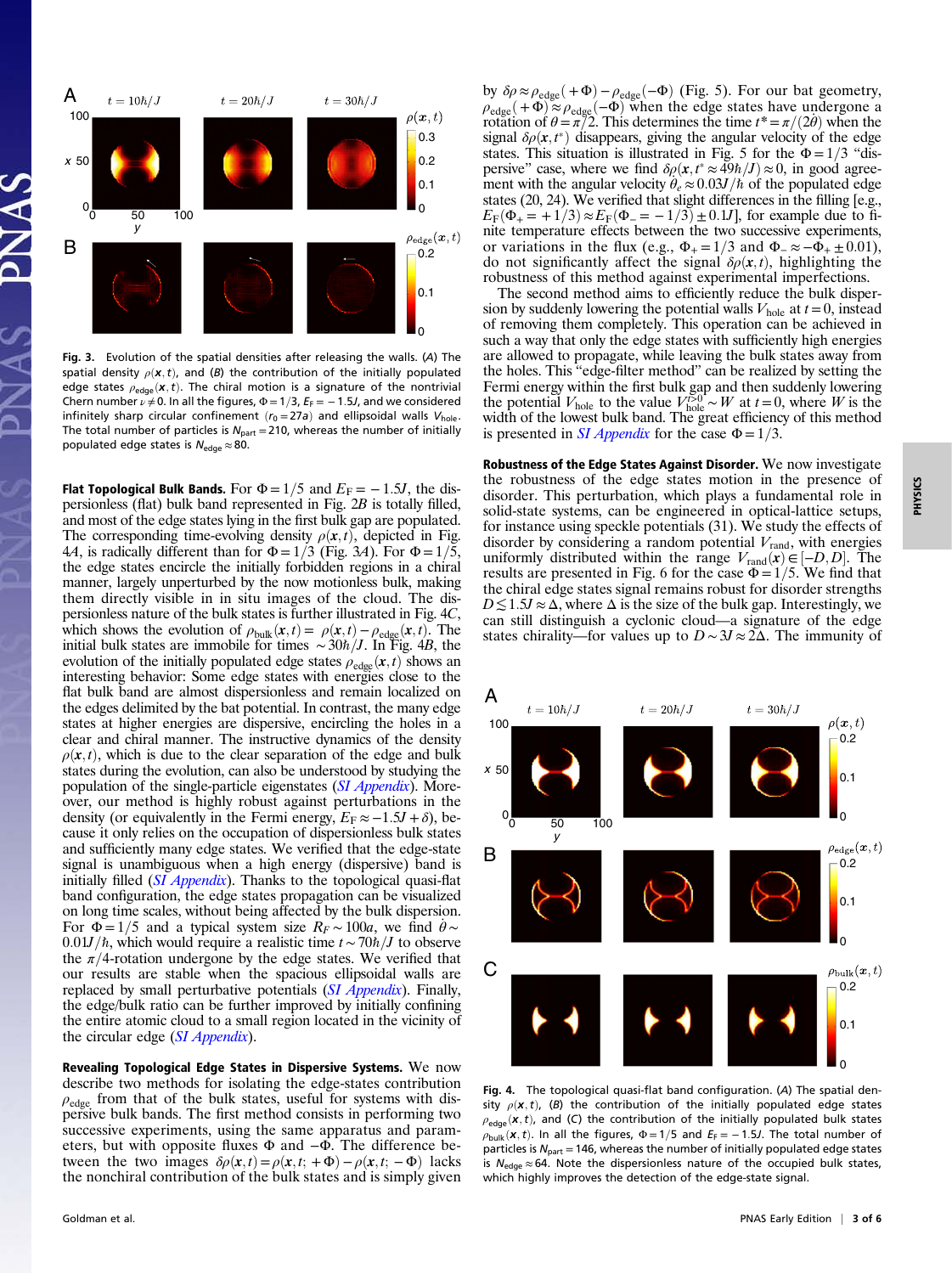

Fig. 5. The opposite-flux method for dispersive systems. (A) Evolution of the difference  $\delta \rho = \rho(\mathbf{x}, t; \Phi = +1/3) - \rho(\mathbf{x}, t; \Phi = -1/3)$ , for the same configuration as in Fig. 3. This method yields a clear manifestation of the edge states,  $\delta\rho$  ≈ $\rho_{\sf edge}(+\Phi)-\rho_{\sf edge}(-\Phi)$ , by eliminating the undesired contribution of the many bulk states. The edge states chirality is deduced from the evolution of the red and blue patterns. (B) The edge-states contribution  $\rho_{\text{edge}}(\mathbf{x},t)$  for  $\Phi = +1/3$  and (C) for  $\Phi = -1/3$ . In the central column, we note the vanishing of the signal  $\delta\rho(\mathbf{x})\approx0$  that occurs at time  $t^*\approx49\hbar/J$ , indicating that the edge states angular velocity is  $\dot\theta\,{\sim}\,0.03$ J/ $\hbar$  for R $_{F}$   $=$  27a and  $\gamma$   $=$   $\infty$ ([SI Appendix](http://www.pnas.org/lookup/suppl/doi:10.1073/pnas.1300170110/-/DCSupplemental/sapp.pdf)).

the chiral edge states against disorder, a hallmark of the QH effect, could thus be demonstrated using our cold-atom setup.

Gaussian Walls and Smooth Circular Confinements. In the absence of walls  $V_{\text{hole}} = 0$ , the edge states lying in the first bulk gap are radially localized, with a radius determined by their energy and the circular confinement. Writing the circular confinement as  $V_{\text{conf}}(r) = V_0(r/r_0)^{\gamma}$ , we find that an edge state  $\phi_e$  with energy  $\epsilon_e$  is characterized by a localization radius is characterized by a localization radius

$$
R_e = r_0 \sqrt[3]{|\epsilon_e - \epsilon_{\min}|/V_0},\tag{2}
$$

where  $\epsilon_{\min}$  is the minimum of the bulk band. This result is illustrated in Fig. 7, for  $r_0 = 21a$ ,  $V_0 = J$ , and  $\gamma = \infty$ , 10, 4, where the wavefunctions amplitudes  $|\phi_{\lambda}(x,y)|^2$  are plotted as a function of the x coordinate, and their corresponding energies  $\epsilon_{\lambda}$ . For an infinitely abrupt trap (27),  $\gamma = \infty$ , all the edge states are located at the constant Fermi radius  $R_F = r_0$ . Therefore, the edge states contribution to the density  $\rho_{\text{edge}}$  yields a clear circular signal, with localization length of the order of the lattice spacing a. In contrast, for finite  $\gamma$ , the populated edge states are localized on different radii  $R_e \in [R_F - \delta r, R_F]$ , leading to a broadening of the edge-state signal  $\rho$ . For the situation illustrated in Fig. 7, this edge-state signal  $\rho_{\text{edge}}$ . For the situation illustrated in Fig. 7, this broadening is of the order  $\delta r \sim 5a$  for  $\gamma = 10$  and  $\delta r \sim 10a$  for  $\gamma = 4$ . Let us stress another crucial aspect of these smoothly confined QH systems, which is the fact that the angular velocity  $\dot{\theta}$  of the chiral edge states, as well as the number  $N_{\text{edge}}$  of available edge states within a bulk gap, highly depend on the potential's smoothness  $\gamma$ : The angular velocity is maximized for highly abrupt confinements ( $\gamma \rightarrow \infty$ ), whereas the number  $N_{\text{edge}}$  is larger for smooth potentials (19, 20, 24, 30). We numerically evaluated the angular velocity of the edge states (20, 24) for  $\Phi = 1/5$  and  $r_0 = 21a$ , and we found  $\dot{\theta}_e \approx 0.06J/\hbar$  for  $\gamma = \infty$ ,  $\dot{\theta}_e \approx 0.02J/\hbar$  for  $\gamma = 10$ , and  $\dot{\theta}_e < 0.01J/\hbar$  for  $\gamma = 4$  (and we note that the angular

velocity  $\dot{\theta}_e \propto 1/R_e$ ). Scaling to a more realistic radius  $r_0 = 100a$ , we find that the edge states, which are populated below  $E_F = -1.5J$ , undergo a rotation of  $\pi/5$  after a time

$$
t(\theta = \pi/5) \sim 50\hbar/J, \qquad \gamma = \infty \ (r_0 = 100a),
$$
  

$$
t(\theta = \pi/5) \sim 150\hbar/J, \qquad \gamma = 10 \ (r_0 = 100a),
$$
  

$$
t(\theta = \pi/5) \sim 300\hbar/J, \qquad \gamma = 4 \ (r_0 = 100a),
$$

indicating that it is highly desirable to design a sharp circular confining trap  $\gamma \gg 10$  (27), to clearly observe the edge states rotating motion during reasonable experimental times  $t \sim 10-100\hbar/J$ .

We now investigate the density evolution  $\rho(x, t)$  for smooth confining traps and initial Gaussian walls  $V_{hole}$ . First of all, we note that the presence of Gaussian walls does not destroy the edge states lying within the first bulk gap. In this bat geometry, the edge states are localized on the outer edge delimited by  $V_{\text{conf}}(r)$ , but also on the smooth boundary delimited by the Gaussian potentials. Therefore, when  $\gamma \sim \infty$ , the edge states behave as in Fig. 7A in the vicinity of the outer circular edge  $r \approx r_0$ , whereas they behave similarly as in Fig. 7C in the vicinity of the Gaussian walls. We point out that, in our scheme, it is the behavior of the edge states near the outer circular edge that plays an important role. Indeed, as shown in Fig. 8A, replacing the infinitely abrupt walls  $V_{\text{hole}}$  by Gaussian potentials does not qualitatively affect the evolution of the density  $\rho(x, t)$  presented in Fig. 4A.

However, as can be anticipated from the discussion above, replacing the perfectly sharp potential  $V_{\text{conf}}(r)$  by smoother confinements,  $\gamma = \infty \rightarrow 4$ , has dramatic consequences on the dynamics. In Fig. 8B, which shows the evolution of the density for  $\gamma = 10$ , we clearly observe the broadening  $\delta r \sim 5a$  of the edgestate contribution  $\rho_{\text{edge}}(x, t)$ , as they progressively encircle the holes. We also note the slower motion undergone by the edge states, which have a reduced angular velocity  $\dot{\theta}(\gamma = 10) \sim \dot{\theta}(\gamma = \infty)/3$ , as seen above. An even more dramatic situation is illustrated for as seen above. An even more dramatic situation is illustrated for the case  $\gamma = 4$  in Fig. 8C. These results demonstrate the robustness of the edge-state motion in the presence of smooth confining traps and Gaussian walls, but they greatly emphasize the importance of designing sharp external confinements to improve the experimental detectability of the topological edge states.

## Conclusions

In this article, we introduced a simple, yet powerful, method to image the dynamics of topological edge states in atomic systems.



Fig. 6. Effects of disorder. The spatial density  $\rho(\mathbf{x},t)$  for  $\Phi = 1/5$ ,  $E_F = -1.5J$ ,  $r_0 = 27a$ , and  $\gamma = \infty$ . The disorder strength is (A)  $D = 0.5J$ , (B)  $D = 1J$ , and (C)  $D = 1.5J$ .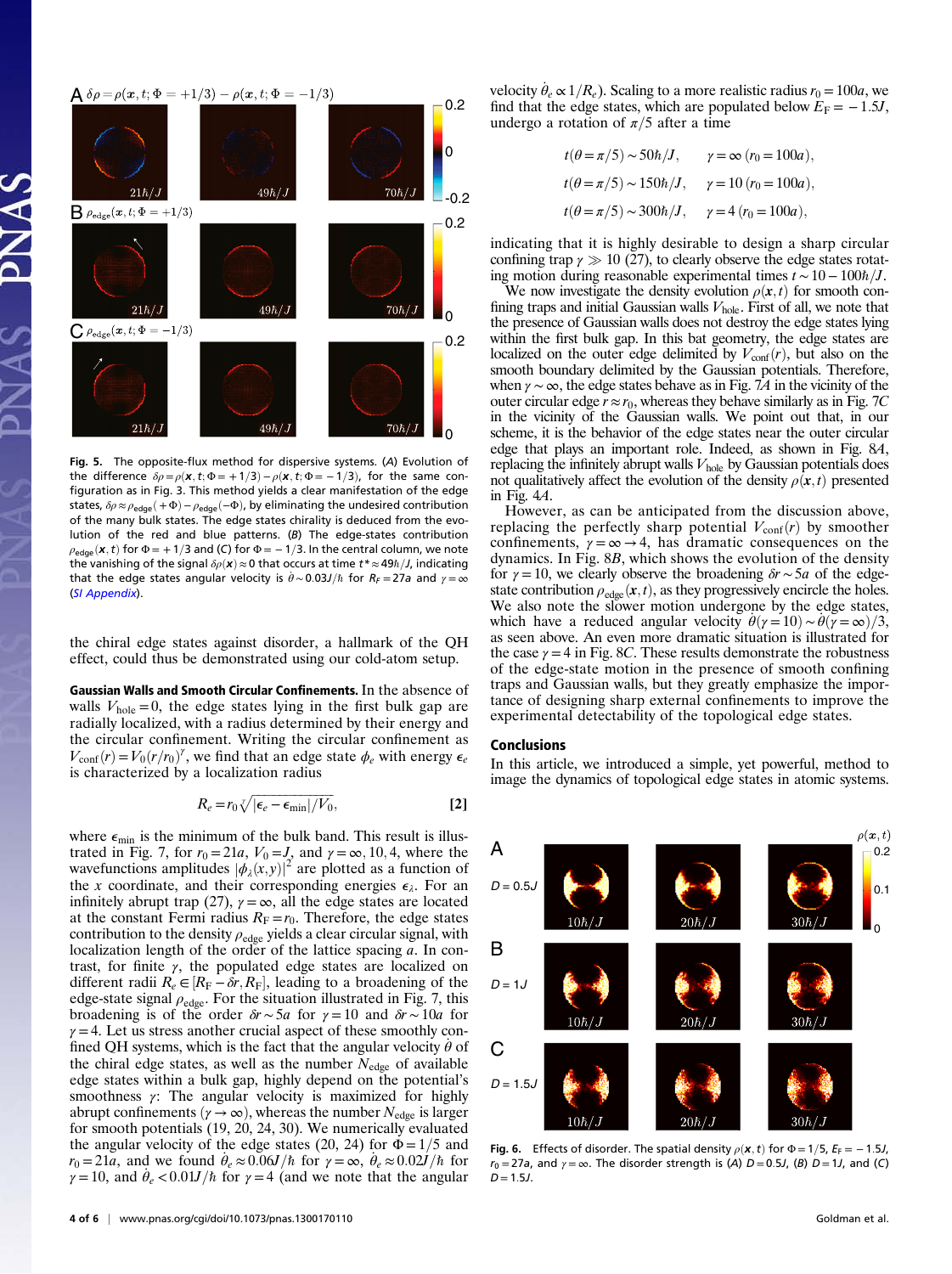

Our scheme shapes an atomic gas, initially prepared in a topological phase, and directly images its time evolution. By explicitly revealing the presence of propagating chiral edge modes, this method provides an unambiguous signature of topological order in the context of cold atomic gases. Importantly, we have discussed the applicability of our method under realistic experimental conditions, emphasizing the importance of using sharp confining potentials to improve the detection of the edge-states signal. The schemes introduced in this work to reduce, or even eliminate, the irrelevant contribution of dispersive bulk states can be applied to a wide family of topological atomic systems, such as the promising Haldane-like optical lattice (12, 14) and fractional QH atomic gases (32–34). Finally, our method can be directly extended to visualize the propagation of  $Z_2$  topological (spin-polarized) edge states, both in 2D (18, 35) and 3D (36), by using standard spin-dependent imaging methods (28).

## Materials and Methods

The system is prepared in the ground-state of the initial Hamiltonian,

$$
\hat{H}_0 = \hat{H} + \sum_{m,n} V_{\text{hole}}(m,n) \hat{c}_{m,n}^{\dagger} \hat{c}_{m,n},
$$
\n[3]

where the potential  $V_{hole}$  describes the walls initially present in the trap and where  $\hat{H}$  is given by Eq. 1. We denote the number of available sites



Fig. 8. Smooth confinements and the density evolution. Evolution of the spatial density for  $\Phi = 1/5$  and  $E_F = -1.5J$ . The walls  $V_{hole}$  are produced by asymmetric Gaussian potentials, with standard deviations  $\sigma_y \approx \sqrt{2} \sigma_x$ . The external confining potential is  $V_{\text{conf}}(r) = V_0(r/r_0)^{\gamma}$ , with  $r_0 = 21a$  and  $V_0 = J$ . (A)  $\gamma = \infty$ , (B)  $\gamma = 10$ , and  $\gamma = 4$ , Note the broadening  $\delta r$  of the edge state signal (Fig. 7) and also the (C)  $\gamma$  = 4. Note the broadening  $\delta r$  of the edge-state signal (Fig. 7) and also the deceleration of the motion as the confinement becomes smoother  $\gamma = \infty \rightarrow 4$ .

amplitudes  $|\phi_{\lambda}(x, y)|^2$  of the single-particle wavefunctions as a function of the x coordinate and their corresponding energy  $\epsilon_{\lambda}$ , and setting y at the center of the trap. Here,  $\Phi = 1/5$ , and the external potential is given by  $V_{\text{conf}}(r) = V_0(r/r_0)^{\gamma}$ , with  $r_0 = 21a$  and  $V_0 = I_0(\Delta)$  with r<sub>0</sub> = 21a and  $V_0 = J$ . (A)  $\gamma = \infty$ , (B)  $\gamma = 10$ , and (C)  $\gamma = 4$ . The Fermi radius  $R_F$  is shown for  $E_F = -1.5J$ . The populated edge states  $\phi_e$  are localized on the radii  $R_e = R_e(\epsilon_e)$ (Eq. 2), leading to a broadening  $\delta r$  of their contribution to the spatial density  $\rho_{\text{edge}}$  for finite  $\gamma$ .

before and after removing the walls by  $n_{\text{sites}}^0$  and  $n_{\text{sites}}$ , respectively, and we define the ratio  $(1 - \eta) = n_{\text{sites}}^0/n_{\text{sites}}$ . When  $V_{\text{hole}} = 0$ , the total number of sites<br>within the tran is approximatively given by the area  $p_{\text{max}}(r, \lambda)^2$ , while the within the trap is approximatively given by the area  $n_{\text{site}} \approx \pi (r_0/a)^2$ , while the autor circular odge contains about  $n_{\text{core}} \approx 2 \pi r / 2$  lattice sites. The belos in the outer circular edge contains about  $n_{\text{edge}} \approx 2\pi r_0/a$  lattice sites. The holes in the density created by  $V_{\sf hole}$  correspond to  $n_{\sf hole}=n_{\sf sites}-n_{\sf sites}^0 \propto \pi (r_0/a)^2/\sqrt{2}$  vacant<br>sites, leading to the large ratio  $\eta$  =  $n_{\sf hole}/n_{\sf sites} \approx 1/\sqrt{2}$ . For  $r_0$  = 27a, the system initially contains  $n_{\text{site}}^0 \approx$  700 sites and the number of sites delimiting the edge of the bat is  $n_{\text{edge}}^0 \approx 320$  sites. Thus, the spacious holes used in our calculations lead to a large edge/bulk ratio. For  $\Phi \approx p/q \in \mathbb{Q}$ , and initially setting the Fermi energy in the lowest bulk gap, leads to the filling factor  $\nu^0 = N_\text{part}/n_\text{sites}^0 \sim 1/q.$ After removing the walls  $V_{hole}$ , the filling factor is reduced to the smaller value  $\nu = N_{part}/n_{sites} \sim (1 - \eta)/q \ll \nu^0$ .

The groundstate of Hamiltonian Eq. 3 is written as

$$
|\Psi_0\rangle = \prod_{E_\alpha < E_\text{F}} \hat{f}_\alpha^\dagger |0\rangle,\tag{4}
$$

where the operator  $\hat{f}^{\dagger}_{\alpha}$  creates a particle in the single-particle state  $|\chi_{\alpha}\rangle$ , with approximate both  $\alpha$  begins a particle state  $|\chi_{\alpha}\rangle$ , with energy  $E_\alpha$  located below the Fermi energy  $E_F$ . Here  $\{|\chi_\alpha\rangle, E_\alpha\}$  represents the complete set of single-particle eigenstates and eigenvalues satisfying the stationary Schrödinger equation

$$
\hat{H}_0|\chi_\alpha\rangle = E_\alpha|\chi_\alpha\rangle.
$$
 [5]

We are interested in the time evolution of the spatial density  $\rho(\mathbf{x},t)$  after removing the walls  $V_{hole}$  at  $t = 0$ . The evolution of the single-particle states  $|\chi_{\alpha}\rangle$  is then entirely governed by the Hamiltonian  $\hat{H}$ . It is therefore convenient to introduce the eigenstates and eigenvalues  $\{|\phi_\lambda\rangle, \epsilon_\lambda\}$  corresponding to the Hamiltonian  $\hat{H}$ .

$$
\hat{H}|\phi_{\lambda}\rangle = \epsilon_{\lambda}|\phi_{\lambda}\rangle.
$$
 [6]

We then define  $|\chi_a(t)\rangle$  as the time evolution of the initial state  $|\chi_a\rangle$  according to the Hamiltonian  $\hat{H}$ ,

$$
|\chi_a(t)\rangle = \sum_{\lambda} \langle \phi_{\lambda} | \chi_a \rangle e^{-i\epsilon_{\lambda}t/\hbar} | \phi_{\lambda} \rangle.
$$
 [7]

The spatial density  $\rho(\mathbf{x},t)$  at time t is given by

$$
\rho(\mathbf{x},t) = \sum_{E_a \le E_t} |\chi_a(\mathbf{x},t)|^2,
$$
 [8]

namely, the particle density  $\rho({\bf x},t)$  is entirely governed by the time-evolution of the initially occupied single-particle states. The time evolution of the atomic cloud, after releasing the walls  $V_{hole}$  at  $t = 0$ , can therefore be numerically evaluated through a direct diagonalization of the Hamiltonians  $\hat{H}$  and  $\hat{H}_0$ . In our study, a crucial aspect consists in identifying the regimes for which the edge states propagating around the initially forbidden regions provide a clear signal, which is not perturbed by the many bulk states. It is therefore desirable to separately evaluate the contributions of the initially populated bulk and edge states. We introduce the corresponding quantities

$$
\rho_{\text{edge}}(\textbf{x},t) = \sum_{\textbf{E}_\text{e} < \textbf{E}_\text{F}} |\chi_\text{e}(\textbf{x},t)|^2,
$$

$$
\rho_{\sf bulk}({\bf x},t)\!=\!\rho({\bf x},t)-\rho_{\sf edge}({\bf x},t),
$$

where the sum  $\sum_{\pmb{E}_{\pmb{e}} < \pmb{E}_{\pmb{e}}}$  is restrained to the populated edge states with<br>energies  $\pmb{E}_{\pmb{e}}$  located within the bulk gap.

ACKNOWLEDGMENTS. We thank J. Beugnon, I. Bloch, G. Bulnes Cuetara, M. Müller, and S. Nascimbène for discussions. This work was supported by the Fonds de la Recherche Scientifique (FNRS Belgium), Agence Nationale de la Recherche (ANR) via the project AGAFON (Artificial gauge fields on neutral